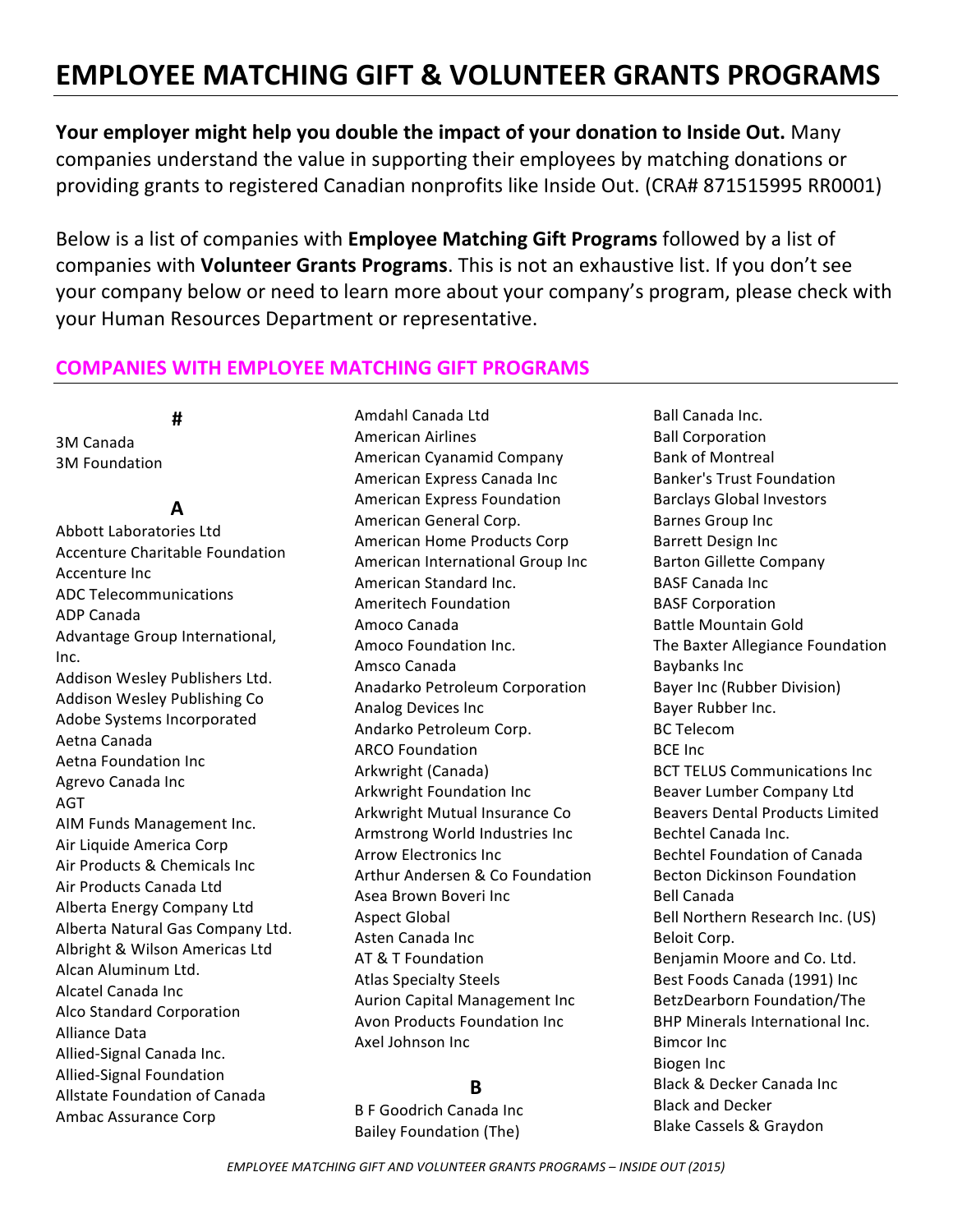Block Inc/H & R **Blount Foundation BMO Nesbitt Burns** BOC Group/The Boeing Canada Technology Ltd. Boeing Company Bonneville International Borden Foundation Inc Borden Ladner Gervais LLP **Bowater Inc.** BP Canada Energy Company Brenda Mines Ltd Bristol-Myers Squibb Foundation Inc Brunswick Foundation Brunswick Mining and Smelting Corp. **Bunting Warburg Inc** 

# **C**

Cadence Design Systems Campbell Soup Company Ltd CanUtilities Holdings Ltd. Canada Steamship Lines Canadian Hunter Exploration Ltd Canadian Occidental Petroleum Ltd. Canadian Tire Corporation Limited CanWest Global Communications Corp. Carrier Canada Limited Carrier Corporation Carter-Wallace Inc CCL Industries Inc. Celanese Canada Inc. Celestica International Inc Cenovus CGC Inc. CGC Charitable Foundation Champion International Corp. Charities Aid Foundation America Charles Stewart Mott Foundation Chase Manhattan Bank NA CHC Helicopter Corporation Chevron Canada Ltd. Chevron Canada Resources Ltd Chicago Tribune Chrysler Canada Ltd. Chubb & Son Inc CHUBB Insurance Co. of Canada

CIBA Corning Diagnostics Corporation CIBA-Geigy Canada Ltd Circuit City Stores Inc Cisco Systems Citibank Citigroup Clarica Life Insurance Co Claridge Investments Limited Cleveland-Cliffs Foundation Clopay Corporation Clorox Company Clorox Company Foundation Coca-Cola Company Coleman Charitable Trust Inc Combustion Engineering Canada Inc. Comerica Inc. Commercial Intertech Corporation Commonwealth Insurance Company Compaq Computer Corporation Computer Associates Canada Ltd. Computer Associates International Inc Comstream Canada Inc. Conoco Canada Limited Consolidated Rail Corporation Consumer Programs Inc Continental Corp./The Continental Corporation Foundation Coopers & Lybrand Foundation Corby Distilleries Ltd. Corning Incorporated Foundation Costco Wholesale Canada Ltd. Covington & Burling Credit Suisse Canada CSL Equity Investments Ltd. CSL Group Inc CSX Corporation Cuna Mutual Insurance Group CYRO Canada Inc Cytec Canada Inc.

# **D**

DaimlerChrysler Canada Inc Dekalb Genetics Corporation Dell Inc. Deutsche Bank of Canada Diageo 

Digital Equipment of Canada Ltd DLJ Foundation Dole Food Company Inc Donner Canadian Foundation Dow Chemical Canada Inc Dow Chemical Company Foundation/The Dow Corning Canada Dow Jones & Company Inc Dresser Foundation Inc. Dresser-Rand Company DSF Group Ltd Duke Power Company Foundation Dun & Bradstreet Corporation Dundee Bancorp Inc. Dynamic Mutual Funds

# **E**

Eaton Corporation eBay Ecodyne Limited EIMCO Process Equipment Electronic Arts Canada Elizabethtown Water Company Emerson Electric Company Emico Process Equipment EnCana Corporation Entrust Technologies Ltd Equilon Enterprises LLC Equitable Companies Inc. Equiva Services LLC Equiva Trading Company Ethyl Canada Inc Ethyl Corporation ExxonMobil Resources Ltd

# **F**

Factory Mutual Global Foundation Factual Mutual Engineering Falconbridge Limited Fannie Mae Federal-Mogul Corporation Fidelity Foundation Fiduciary Trust Company Fisher Scientific Ltd. **FM** Global **FMC** Corporation Follett Corporation Ford Foundation Ford Motor Company Ford Motor Company Fund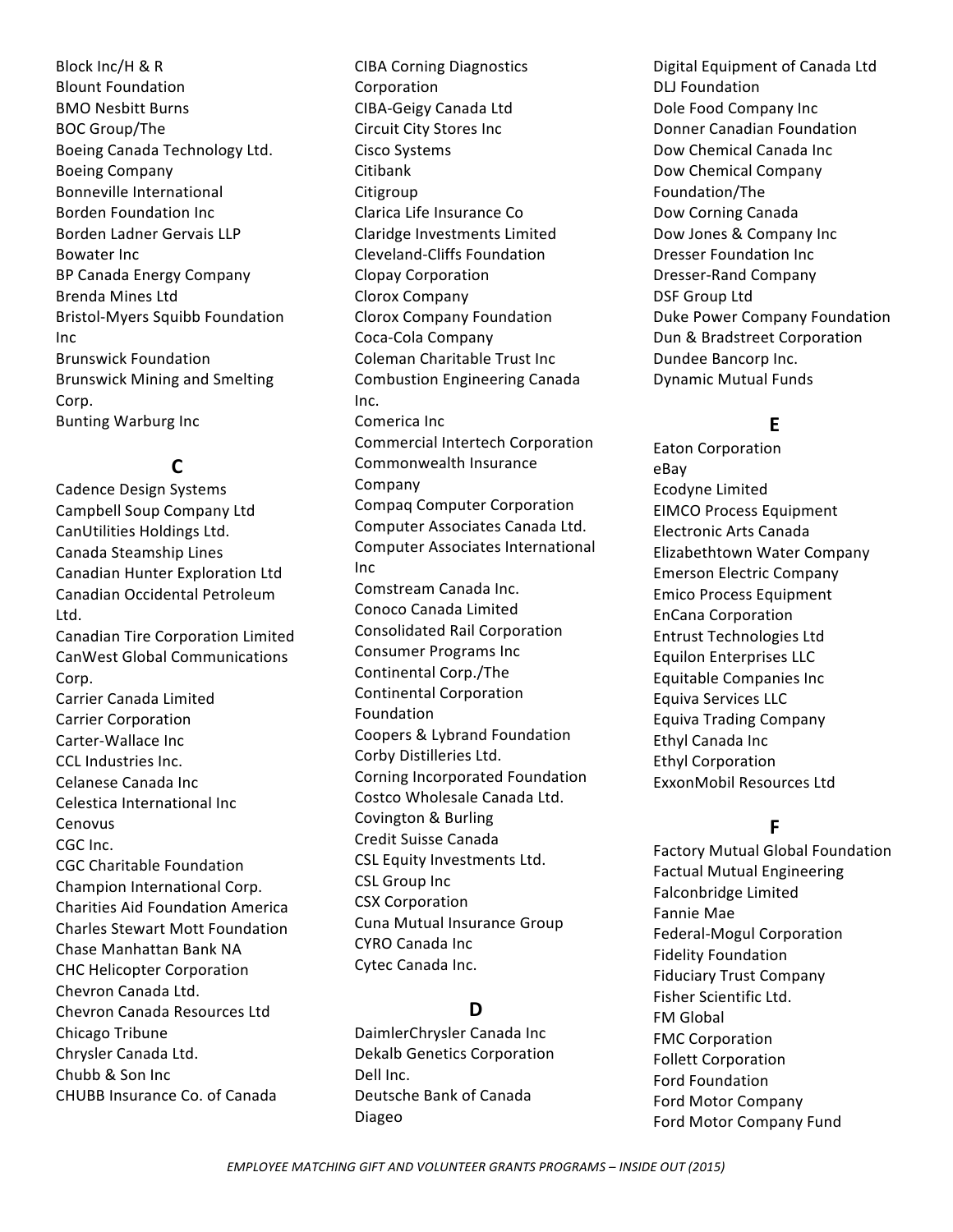Ford Motor Company of Canada Ltd Four Seasons Hotels Inc. FPL Group Inc Frank Russell Company Fraser Inc. Freddie Mac Foundation Fredrick W Cook & Company Inc Freedom Forum Fuii Bank Ltd Funderburke & Associate 

### **G**

G E Fund Matching Gift Center Gannett Co., Inc. Gannett Foundation Gary-Williams Company Gemini Group (The) General Accident Assurance Co of Canada General Electric Canada Inc. General Mills Canada Inc. General RE Corporation General Reinsurance Corporation Gillette Canada Inc. Gillette Company Gilman Paper Company Glaxo Wellcome Foundation Glaxo Wellcome Inc. Glen Falls Cement Co Inc Glenmede Corporation Globe And Mail Google Goldman, Sachs and Company Goldome Foundation Grace Foundation Inc. Grace W.R. and Co. Griffin Canada Inc Grumman Corporation Guarantee Company of North America Gulf Canada Resources Limited

#### **H**

H&R Block Inc. Hampton & Harper Inc Harper Collins Publishers Inc. Harris Foundation Harris Trust & Savings Bank The Henry Luce Foundation Hercules Canada Inc 

Hercules Inc Hershey Canada Inc Hershey Foods Corporation Fund Hewitt Associates Hewitt Associates of Canada Hewlett Packard Hewlett-Packard (Canada) Ltd Higher Education Publications Inc H.J. Heinz Company of Canada Ltd. Hoechst Canada Inc Home Depot Honeywell Ltd Honeywell, Inc Hong Kong Bank of Canada Houghton Mifflin Co **HSBC** Huber Corp./J.M. Hughes Aircraft Co. Hughes Electronics Hughes Network Systems Inc Husky Energy Husky Oil Operations Ltd.

#### **I**

**ITP** Nelson **IBM** Canada Inc IBM Canada Ltd. IBM Corporation **ICI Canada Inc. IES** Industries Inc IKON Office Solutions Imax Corporation IMC Global Operations Inc IMO Industries Inc Inco Limited Industrial Risk Insurers InfoSpace ING Direct Ingersoll-Dresser Pump Canada Inc. Ingersoll-Rand Canada Inc Ingersoll-Rand Inc International Paper Investors Group ISK Biosciences Corporation Itek Optical Systems **ITT Corporation** ITT Flygt ITT Hartford Insurance Group Foundation 

#### **J**

J M Huber Corporation J P Morgan & Co Inc James Maclaren Industries Inc. James River Corporation Janssen-Ortho Inc. JetForm Corporation John A Hartford Foundation Inc John Hancock Mutual Life Insurance Co Johnson & Higgins Ltd Johnson & Higgins Willis Faber Ltd Johnson & Johnson Johnson Controls Ltd Joseph E Seagram & Sons Ltd Jostens Canada Ltd JTI Macdonald Corp

# **K**

Kearney-National Inc Kellogg Canada Inc Kellogg Co Kemper National Insurance Companies **Kennecott Corporation** Kerr-McGee Corporation Keycorp Kidd Creek Mines Ltd Kimberly-Clark Foundation Kingsbury Corporation KN Energy Foundation Kodak Canada Inc KPMG Canada KPMG Charitable Foundation KPMG Educational Foundation Kraft Canada Inc

### **L**

Labatt Breweries of Canada Labatt Ltd. Lafarge Canada Inc. Lanier Worldwide Inc. Lasalle National Bank Leo Burnett Company Inc Levi Strauss & Company Loctite Corporation Lombard Canada Ltd. London Life Insurance Co. Lotus Development Company Lotus Development Corporation Lubrizol Canada Ltd.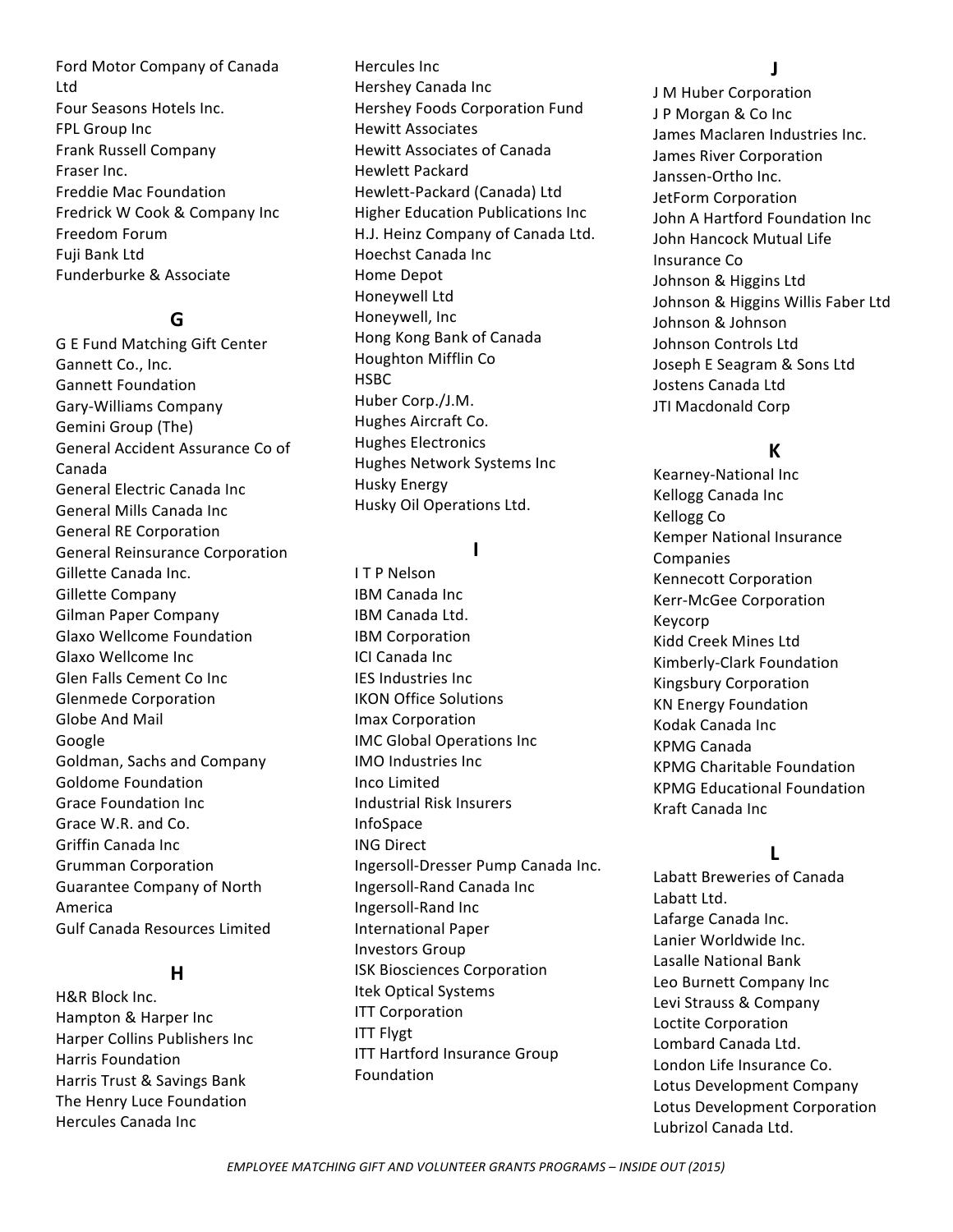Lubrizol Corp. Lubrizol Foundation LVMH - Selective Distribution Group 

### **M**

M Arthur Gensler Jr and Associates The M/A/R/C Group Mackenzie Financial Corp. MacMillan Bloedel Limited Madison Mutual Insurance Co **Management Compensation** Group/Dulworth Management Inc. Manulife Manville Corporation Maritime Life Assurance Company Mark's Work Wearhouse Ltd. Marsh & McLennan Companies Inc MasterCard International Mattabi Mines I td. Mattel Foundation Maxus Energy Corporation McDonald's Restaurants of Canada McDonnell Douglas Canada Ltd. McGraw-Hill Ryerson Limited McKesson Foundation Mediacom Medis Health and Pharmaceutical Services Inc. Mellon Bank Mercer Management Consulting Merrill Lynch & Co Foundation Inc Merrill Lynch Canada Inc Metropolitan Life Assurance Co. of Canada Metropolitan Life Insurance Company Microsoft Corporation Midwest Resources Inc Millipore (Canada) Ltd **Millipore Foundation** Mitsui & Co. Mitsui Precious Metals Foundation **Mobil Foundation Inc.** Mobil Oil Canada Ltd. Mohasco Foundation Inc Molson Companies Donations Fund Molson Companies Ltd. (The)

Monsanto Canada Inc Monsanto Company Moody's Corporation Morgan Bank of Canada Morgan Stanley & Co Incorporated Morrison-Knudsen Corporation Motiva Enterprises LLC Motorola Canada Limited Motorola Foundation Mott Foundation/ Charles Stewart **MTS Systems Corporation** Murphy Oil Co Ltd Mutual Group (The) Mutual Life Insurance Co. Mutual of Omaha Insurance Co

### **N**

Nabisco Brands Ltd. Nabisco Ltd Nacan Products Limited Nalco Chemical Company National Bank of Canada National Gypsum Company National Medical Enterprises Inc Neles-Jamesbury Inc Nelson Thomson Learning Nepera Inc Nesbitt Burns Inc. Newsweek Inc Nexen Inc Niagara/ Baie-Comeau Community Foundation Nike Inc. Noble Foundation Inc Noble Foundation/Samuel Roberts Noranda Foundation Noranda Inc Norbord Industries Norcen Energy Resources Limited Normick Perron Inc. North Canadian Oils Northern Telecom Canada Ltd. Northern Telecom Inc. (US) Northern Telecom Ltd Northwestern Mutual Life Insurance Northwood Pulp and Timber Norton and Company Inc./W.W. Norwest Corp. Norwest Corporation NOVA Chemicals Canada Ltd 

Nova Corporation **NOVA Corporation of Alberta** Nova Scotia Power Incorporated Novartis Pharma Canada Inc Novartis US Foundation Nutrasweet Co./ Kelco Company NYNEX Family of Companies 

# **O**

Occidental Petroleum Corp **Olin Corporation** Olympus Canada Ondeo Nalco **Oracle** Otis Canada Inc. Owens-Corning Fiberglass Corp

# **P**

Paul Revere Life Insurance Company PCL Construction Group Inc. Pearson Education Pechiney World Trade (USA) Inc Pepsico Inc Perkin Elmer Corporation Peterson and Company Consulting Petrolite Corporation Pfizer Canada Inc. Pfizer Inc. Pfizer Warner-Lambert Consumer Grp Pharmacia Pharmacia & Upjohn Philip Morris Companies Inc. Pioneer Group Inc Pioneer Hi-Bred International Inc Pioneer Hi-Bred Ltd Plymouth Rock Assurance Group Polaroid Canada Inc Polaroid Corporation Pope & Talbot Inc Potash Corporation of Saskatchewan Inc PPG Canada Inc Pratt & Whitney Canada Inc Price & Pierce International Inc Principal Financial Group Printing House Co. Ltd. Procor Limited Procter & Gamble Co. Procter & Gamble Fund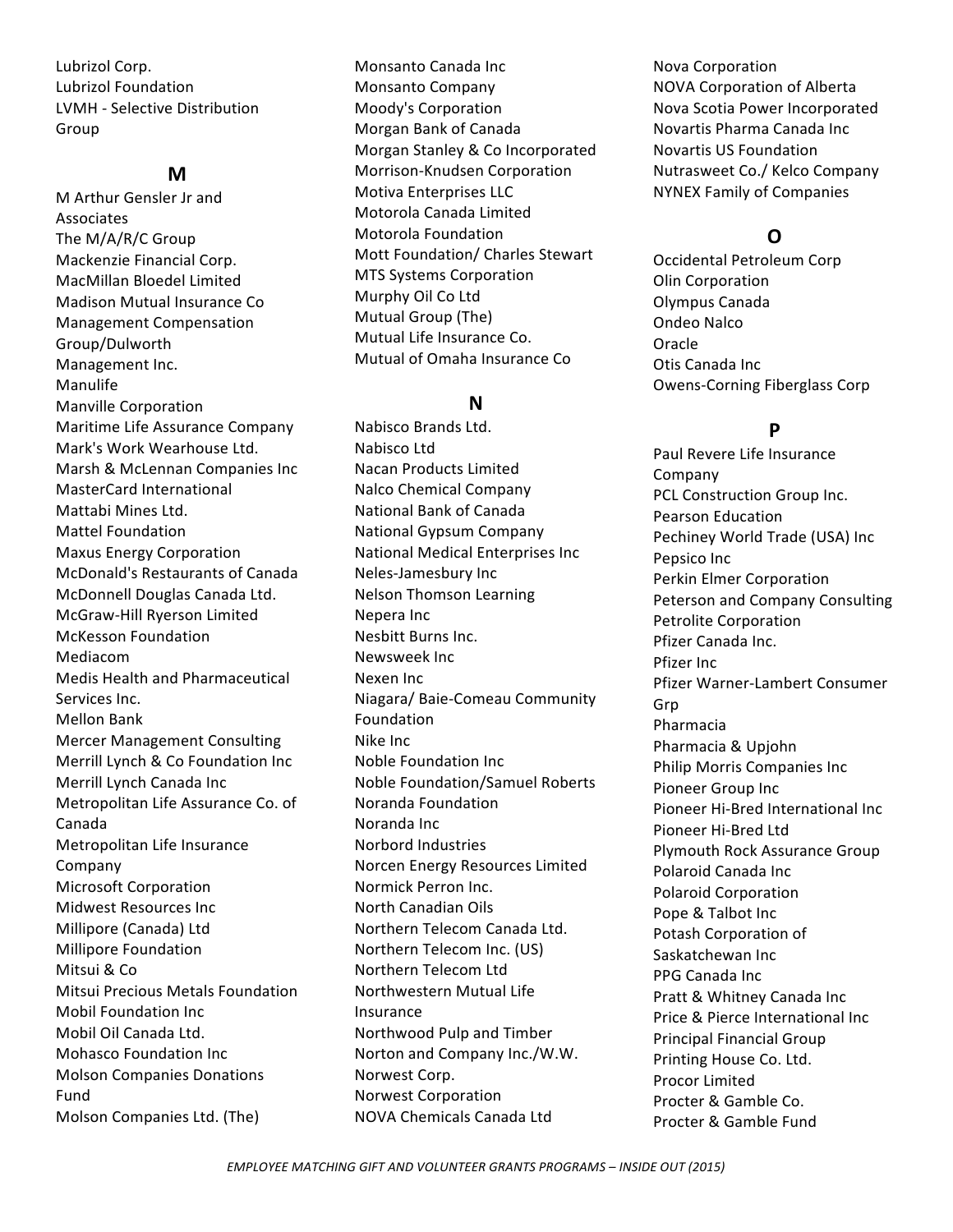Procter and Gamble Inc. Protection Mutual Insurance Co Provident Life and Accident Insurance Co. Prudential Foundation 

### **Q**

Qit-Fer et Titane Inc Quaker Chemical Corporation Quaker Oats Company Quest Diagnostics

### **R**

R.J. Reynolds Tobacco Co. Raytheon Canada Ltd. Raytheon Company Reader's Digest Assc (Canada) Ltd RealNetworks Reckitt and Colman Canada Reckitt and Colman Inc. Redpath Industries Ltd Research-Cottrell Inc Reuters Canada Division Reuters Information Services (Canada) Richardson-Vicks Inc. Richardson-Vicks Inc. (Can) Richardson-Vicks Limited Rigel Oil & Gas Ltd Rio Algom Rio Algom Limited Robin Hood Multifoods Inc Rockefeller Group Inc./The Rockwell International Corporation Rohm and Haas Canada Inc. Rohm and Haas Company Rospatch Corporation Rothmans Benson & Hedges Inc Royal and Sun Alliance Royal Insurance Co. Royal Insurance of Canada Rubbermaid Canada Inc Ryder System Inc

# **S**

S C Johnson & Son Inc Safeco Insurance Companies Salesforce Saskatchewan Inc. SBC Foundation

SBC Warburg Inc Schering-Plough Foundation Inc Schneider Electric Scotiabank Scott Paper Ltd Seagram and Sons Ltd. / Joseph E. Searle Canada Sedgwick James Inc Shaklee Canada Inc Shearson Lehman Brothers Inc Sheldahl Inc Signet Banking Corporation SmithKline Beecham Foundation Smithkline Beecham Pharma Southern California Gas Company Southland Canada Inc Spar Aerospace Ltd. SPX Corporation St Paul Companies Inc. Standard Insurance Company Standard Oil Company Stanley Works Foundation Stanley Works/ The State Farm Companies Foundation Steel Heddle Maufacturing Co Stelco Inc. Stentor Resource Centre Inc. Stop & Shop Companies Inc. StorageTek Canada Inc. STS Systems Ltd. Sullivan & Cromwell Sun Life Assurance Company of Canada Sun Life Financial Sun Microsystems Inc Sun Microsystems of Canada Inc Suncor Energy Suncor Energy Foundation Suncor Inc. Sunoco Inc Susquehanna International Group Svedala Process Technology Syntex Inc

# **T**

TD Canada Trust T Rowe Price Associates Inc Talisman Energy Inc Teagle Foundation Inc. Technimetrics Inc Teledyne Inc

Teleflex Foundation Telus Corporation Tenet Healthcare Tennant Company Tennant Foundation Textron Canada Ltd **Textron** Inc Thomas & Betts Corporation Thomas H Lee Co Tolko Industries Ltd.

Toronto Star Torrington Company Total Petroleum (N.A) Ltd. Total Petroleum Inc **Towers Perrin Inc.** Transamerica Foundation Transamerica Life Insurance Company of Canada TransCanada PipeLines Limited Transtar Inc Travelers Insurance Co Treadway Companies Inc Tredegar Industries Inc Tremco (Canada) Ltd Tremco Ltd. Trimark Financial Corporation Inc. Trimark Investment Management Inc Trinova Corporation Trust Company Bank **Turner Corporation** 

### **U**

UBS Bank UBS Bunting Warburg Inc UBS Group UGI Corporation Ultramar Canada Inc Unilever Canada Limited Union Bank of Switzerland Union Bank of Switzerland (Canada) Union Camp Corporation Union Pacific Corporation United Technologies Unitrin Inc. Unocal Canada Limited Unocal Corporation UNUM Foundation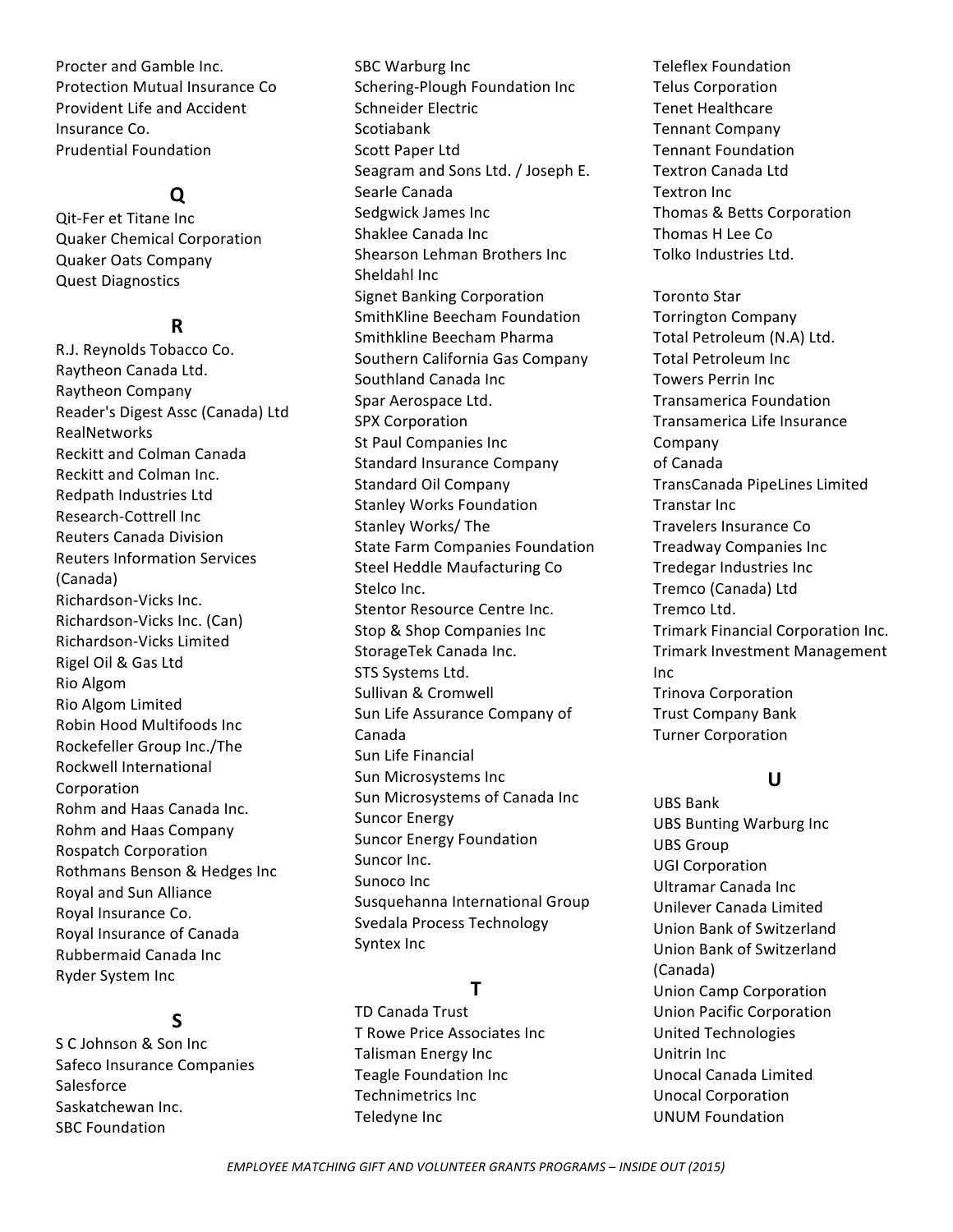Upjohn Company - Animal Health Division Upjohn Company of Canada UPS Foundation US West Inc USG Corporation USLife Corporation USX Corporation 

#### **V**

Valley Bancorporation Varian Canada Inc Verizon Foundation Victaulic Company of America 

**W** W R Grace & Co of Canada Ltd

W W Norton & Co Inc Wallace & Wallace Ltd Wal-Mart Canada Inc. Warner-Lambert Warner-Lambert Canada Inc. Wascana Energy Inc Watkins-Johnson Company Wausau Insurance Companies Weldwood of Canada Limited Wells Fargo West Chemical Products West Penetone Inc. Westinghouse Canada Ltd Weyerhaeuser Canada Ltd Weyerhaeuser Company Foundation Wheelabrator Technologies Inc Whirlpool Foundation

White & Case Whitehall-Robins Inc Whitman Corporation William M Mercer Limited Wiremold Company WMX Technologies Inc Wyeth-Ayerst Canada Inc Wyeth-Ayerst Research

### **X**

Xerox Canada Inc Xerox Corp. Xerox Foundation 

# **Z**

Zeneca Argo

### **COMPANIES WITH VOLUNTEER GRANT PROGRAMS**

#### **A**

Allstate Foundation of Canada Adobe Systems Inc Aetna Foundation Agilent Technologies Allstate Ally **AMD Foundation** American Express Ameriprise Financial Amgen Foundation Aviva Canada

# **B**

**Ball Bank of Montreal Barclays** Bell BD **BHP** Billiton Boeing **BP** Foundation

# **C**

Campbell's Soup Company Canadien National Canadian Business for Social Responsibility Capital Group Companies

Cardinal Health Group CarMax Foundation Charles Schwab Chevron Corporation Canada Ch2M Hill CIGNA Corporation Citizens Financial Group/The Royal Bank of Scotland Group Clorox Company CN Canada ConocoPhillips Covidien

### **D**

Dell Dolby Dominion Foundation Duke Energy Foundation

### **E**

eBay Enbridge Esso (Imperial Oil) ExxonMobil Foundation

#### **F**

Fannie Mae Freddie Mac Foundation

# **G**

Gap Foundation (Gap/Old Navy/Banana Republic) Gartner Inc. GlaxoSmithKline GMCR Canada Goodrich Foundation Google

#### **H**

Hershey Canada Inc Hospira Inc

#### **I**

Imperial Tobacco Intel Intuit

### **J**

John Hancock Johnson and Johnson JP Morgan Chase and Company **Juniper Networks** 

#### **K**

Kodak Canada Inc **KRAFT Foods** 

**EMPLOYEE MATCHING GIFT AND VOLUNTEER GRANTS PROGRAMS - INSIDE OUT (2015)**